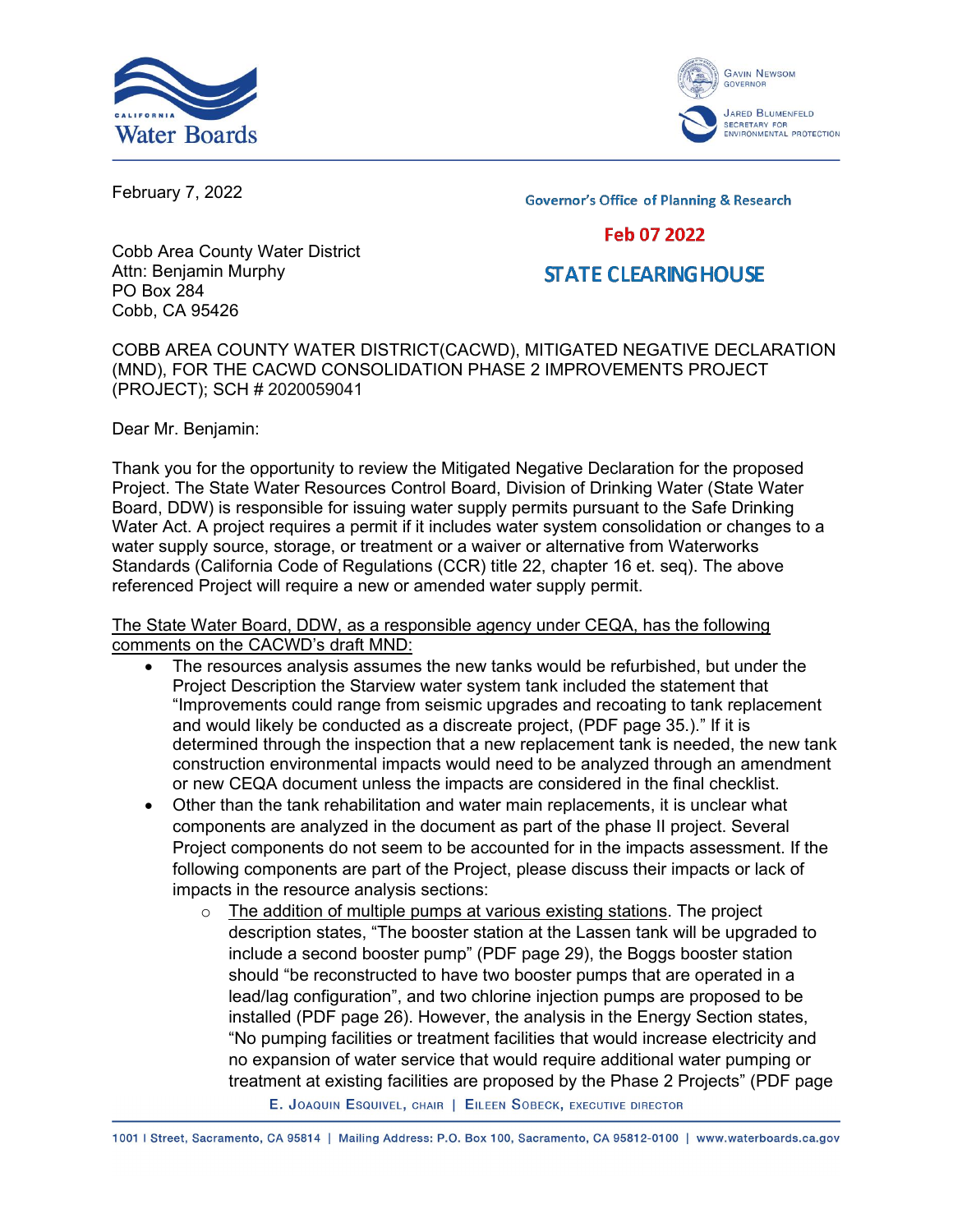107). It is also not discussed whether the Cobb Mountain Water Company intertie would require additional pumping to move the water between the systems? If so, this should also be considered in the analysis. If not, please explain how the intertie would work between the systems.

- $\circ$  The Starview backup well or connection to the Cobb Area. The document stated the Starview system either needs a backup well or a connection to the Cobb Area booster pump station. The document later states that a new well is proposed (PDF page 33), In addition to addressing the well in the other resource analysis sections, please discuss if there are any potential impacts to groundwater in the Hydrology and Water Quality section (PDF page 141).
- o Possible Water Treatment. The document states on PDF page 26, "Since the operations staff has indicated that the water from Well 1 and the Boggs Spring may be causing copper to leach from private service piping, further analysis of the water should be performed to confirm if additional treatment is required or not. Two common methods to mitigate this problem include adjusting the water chemistry or introducing a corrosion inhibitor." Please further discuss the type of treatment that may be needed, what may be installed at the site, what construction may occur, and the potential environmental impacts if any in the analysis sections.
- $\circ$  Pine Grove Tank Abandonment. The document states the Pine Grove tank will be abandoned (PDF page 27). Will the tank be removed? If so, please specify any environmental impacts related to this in the various analysis sections.
- o Other Accessory Additions. Other accessory additions like backup power generators, SCADA upgrades, fire hydrants, metering, and retrofitting of pumps with variable frequency drives, are absent from the analysis sections as well. Their impacts or lack of impacts should be discussed if they are part of the Project.
- · If a new well or treatment will be added to the system, please list this as part of the need for a DDW permit on PDF page 41.
- · The document indicates "The Phase 2 tank rehabilitation project would similarly fall under the threshold of the Construction General Permit but would have only minimal opportunity for soil erosion due to very limited scale of excavation occurring (PDF page 141). The project description and resources analysis sections lack the details of what excavation would be required for rehabilitation of the tanks that would help to understand the associated impacts that may occur. Please further explain any limited excavation that would occur because of the rehabilitation of the tanks. Would this excavation require any modifications to the site to account for any long-term runoff changes, as a result?
- · "Operation of state-permitted public water system generally does not result in violation of water quality standards and such systems are not associated with the need for waste discharge requirements," (PDF page 140). Please note that this statement is incorrect. Water systems may require waste discharge permits for discharges associated with the construction of wells, tanks, and newly installed piping, as well as the operation of wells, tanks, and certain treatment systems. Please find the contact information for the appropriate regional board staff for further information on drinking water waste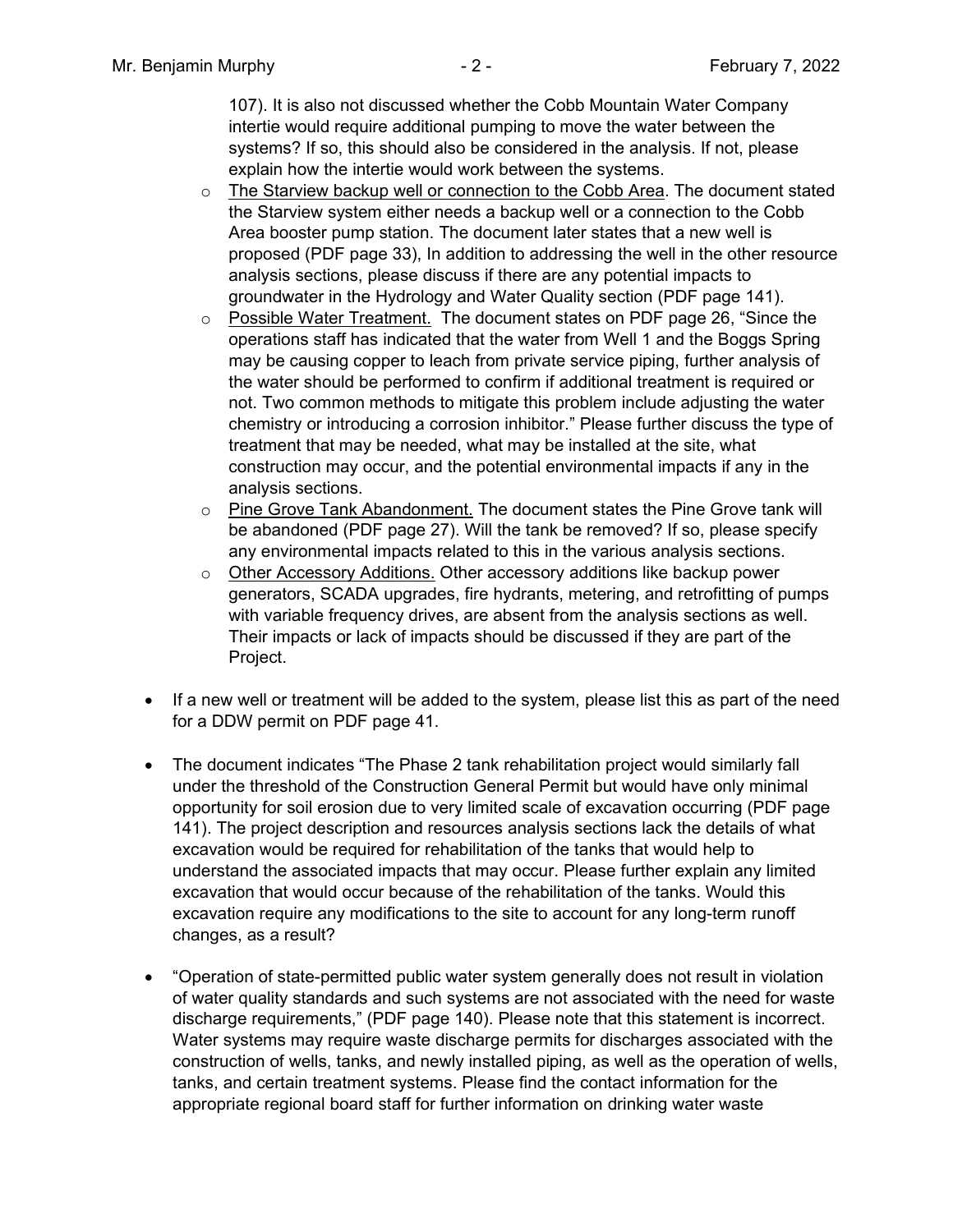## discharge requirements here:

[https://www.waterboards.ca.gov/water\\_issues/programs/waste\\_discharge\\_requirements](https://www.waterboards.ca.gov/water_issues/programs/waste_discharge_requirements/waste_discharge_requirements_statewide_contacts.html) [/waste\\_discharge\\_requirements\\_statewide\\_contacts.html](https://www.waterboards.ca.gov/water_issues/programs/waste_discharge_requirements/waste_discharge_requirements_statewide_contacts.html) 

Please also note that CACWD is a community water system with more than 1,000 connections, and if the system discharges to waters of the United States, the system is required to have a permit under the State Wide General NPDES Permit 2014-0194- DWQ for Drinking Water System Discharges or a Notice of Non-Applicability. Please contact Renan Jauregui at (916) 341-5505 or [Renan.Jauregui@waterboards.ca.gov](\\ca.epa.local\SB\DDW\DDW-Public\DDW CEQA\CEQANET_Weekly_Query_List\Draft_Comment_Letters\CACWD\Consolidiation_Phase_II_Improvements\Renan.Jauregui@waterboards.ca.gov ) for more information on these requirements.

When the CEQA review process is completed, please forward the following items with your permit application to the Mendocino District Office:

- · Copy of the draft and final MND, that includes the Mitigation Monitoring and Reporting Plan, with any comment letters received and the lead agency responses as appropriate;
- · Copy of the Resolution or Board Minutes adopting the MND;
- · Copy of the stamped Notice of Determination filed at the Lake County Clerk's Office and the Governor's Office of Planning and Research, State Clearinghouse.

Please contact Matt Foster of the Mendocino District Office, at (707) 576-2108 or Matt.Foster@waterboards.ca.gov if you have any questions regarding drinking water permitting requirements.

Sincerely,

Lat Schon

Lori Schmitz Environmental Scientist Division of Financial Assistance Special Project Review Unit 1001 I Street, 16<sup>th</sup> floor Sacramento, CA 95814

Cc:

Office of Planning and Research, State Clearinghouse

Matt Foster Sanitary Engineer Mendocino District

Renan Jauregui Division of Water Quality Water Resources Control Engineer